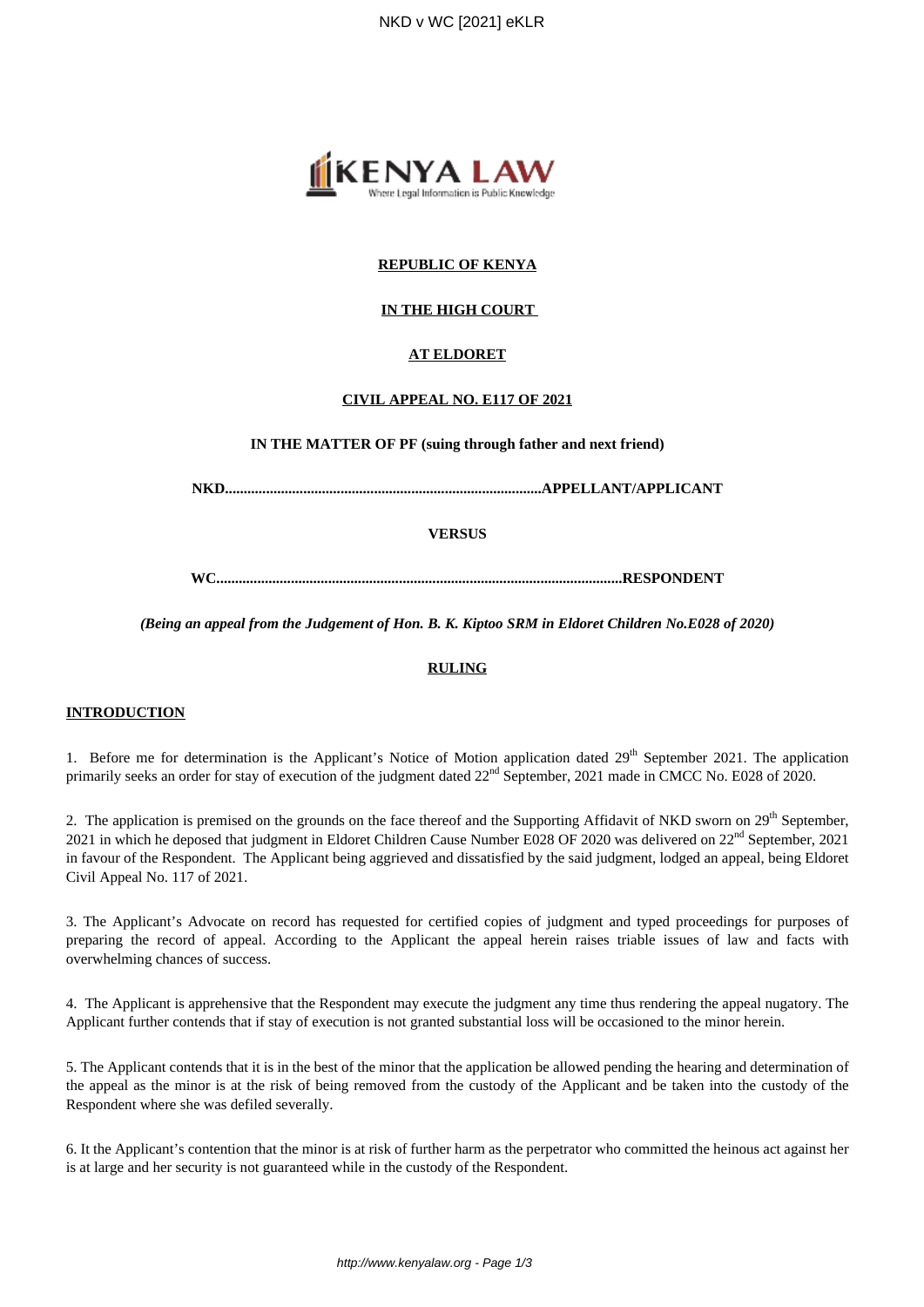7. The Applicant prayed that this application be allowed as prayed as no prejudice will be occasioned upon the Respondent if the orders sought herein are granted.

8. The application was however opposed by the Respondent who vide her Replying Affidavit sworn on 18<sup>th</sup> October, 2021 averred that the Appellant in total disregard of the orders of court, escaped with the minor on  $22<sup>nd</sup>$  September, 2021 immediately after the judgment was read.

9. The Respondent contends that the Applicant herein does not have the best interests of the minor as he has removed her from school even before she did her end term exam. The Respondent contends that the Applicant has been denying her access to the minor since  $5<sup>th</sup>$  August, 2020 when he took the minor from her.

10. The Respondent denies the averments by the Applicant that the minor was ever defiled while in her custody. The Respondent contends that the minor is of tender age and therefore should be in her custody.

11. The Respondent urged this court to dismiss the application with costs.

### **DETERMINATION**

12. I have carefully considered the application, the affidavits and the submissions filed as well as the authorities relied upon, and find that the only issue for determination is whether the Applicant has met the conditions for grant of stay of execution pending appeal.

13. The principles guiding the grant of a stay of execution pending appeal are well settled. These principles are provided under Order 42 rule 6(1) and (2) of the Civil Procedure Rules which provides as follows:

*"(1) No appeal or second appeal shall operate as a stay of execution or proceeding under a decree or order appealed from except in so far as the court appealed from may order but, the court appealed from may for sufficient cause order stay of execution of such decree or order, and whether the application for such stay shall have been granted or refused by the court appealed from, the court to which such appeal is preferred shall be at liberty, on application being made, to consider such application and to make such order thereon as may to it seem just, and any person aggrieved by an order of stay made by the court from whose decision the appeal is preferred may apply to the appellate court to have such order set aside.*

*(2) No order for stay of execution shall be made under subrule (1) unless –*

*(a) the court is satisfied that substantial loss may result to the applicant unless the order is made and that the application has been made without unreasonable delay; and*

*(b) such security as the court orders for the due performance of such decree or order as may ultimately be binding on him has been given by the applicant."*

14. Beyond the requirements of **Order 42,** this being a matter concerning children, the Court is enjoined by the Constitution of Kenya 2010 and of the Children Act, to consider the best interests of the Children. The Constitution of Kenya 2010 provides at **Article 53(2)** that:

*"A child's best interests are of paramount importance in every matter concerning the child.*

The Children Act elaborates further at **Section 4(3)** that:

*"In all actions concerning children, whether undertaken by public or private social welfare institutions, courts of law, administrative authorities or legislative bodies, the best interests of the child shall be a primary consideration."*